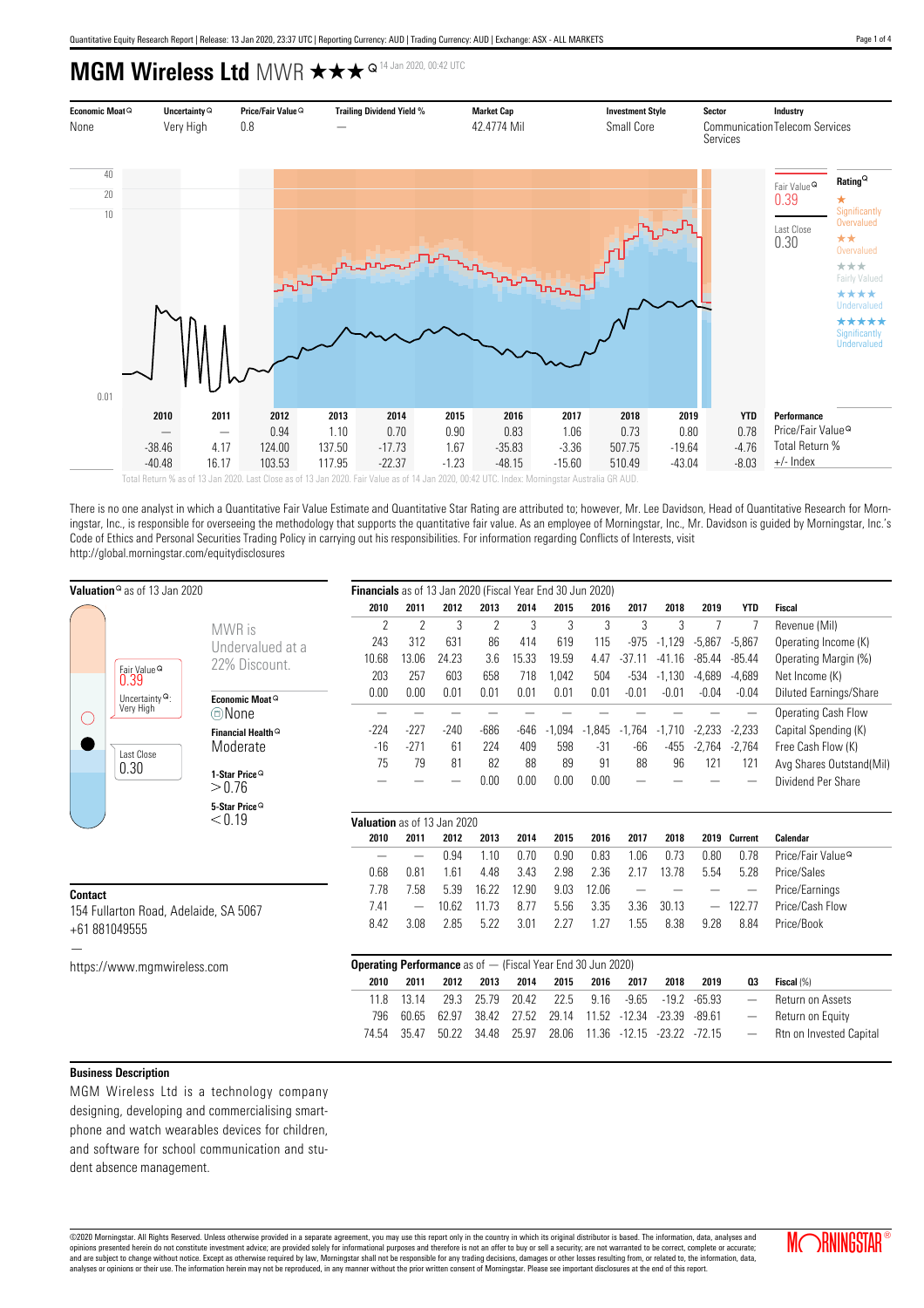## Quantitative Equity Reports Overview

The quantitative report on equities consists of data, statistics and quantitative equity ratings on equity securities. Morningstar, Inc.'s quantitative equity ratings are forward looking and are generated by a statistical model that is based on Morningstar Inc.'s analyst-driven equity ratings and quantitative statistics. Given the nature of the quantitative report and the quantitative ratings, there is no one analyst in which a given report is attributed to; however, Mr. Lee Davidson, Head of Quantitative Research for Morningstar, Inc., is responsible for overseeing the methodology that supports the quantitative equity ratings used in this report. As an employee of Morningstar, Inc., Mr. Davidson is guided by Morningstar, Inc.'s Code of Ethics and Personal Securities Trading Policy in carrying out his responsibilities.

## Quantitative Equity Ratings

Morningstar's quantitative equity ratings consist of: (i) Quantitative Fair Value Estimate, (ii) Quantitative Star Rating, (iii) Quantitative Uncertainty, (iv) Quantitative Economic Moat, and (v) Quantitative Financial Health (collectively the "Quantitative Ratings).

The Quantitative Ratings are calculated daily and derived from the analystdriven ratings of a company's peers as determined by statistical algorithms. Morningstar, Inc. ("Morningstar", "we", "our") calculates Quantitative Ratings for companies whether or not it already provides analyst ratings and qualitative coverage. In some cases, the Quantitative Ratings may differ from the analyst ratings because a company's analyst-driven ratings can significantly differ from other companies in its peer group.

i. **Quantitative Fair Value Estimate:** Intended to represent Morningstar's estimate of the per share dollar amount that a company's equity is worth today. Morningstar calculates the Quantitative Fair Value Estimate using a statistical model derived from the Fair Value Estimate Morningstar's equity analysts assign to companies. Please go to http://global.morningstar.com/equitydisclosures for information about Fair Value Estimate Morningstar's equity analysts assign to companies.

ii. **Quantitative Economic Moat:** Intended to describe the strength of a firm's competitive position. It is calculated using an algorithm designed to predict the Economic Moat rating a Morningstar analyst would assign to the stock. The rating is expressed as Narrow, Wide, or None.

**Narrow** – assigned when the probability of a stock receiving a "Wide Moat" rating by an analyst is greater than 70% but less than 99%.

Wide – assigned when the probability of a stock receiving a "Wide Moat" rating by an analyst is greater than 99%.

None – assigned when the probability of an analyst receiving a "Wide Moat" rating by an analyst is less than 70%.

iii. **Quantitative Star Rating:** Intended to be the summary rating based on the combination of our Quantitative Fair Value Estimate, current market price, Quantitative Uncertainty Rating, and momentum. The rating is expressed as One-Star, Two-Star, Three-Star, Four-Star, and Five-Star.

**One-Star** – the stock is overvalued with a reasonable margin of safety. Log (Quant FVE/Price) < -1\*Quantitative Uncertainty

Micro-Caps: Log (Quant FVE/Price) < -1.5\*Quantitative Uncertainty

Two-Star - the stock is somewhat overvalued.

Log (Quant FVE/Price) between (-1\*Quantitative Uncertainty, -0.5\*Quantitative Uncertainty)

Micro-Caps: Log (Quant FVE/Price) between (-1.5\*Quantitative Uncertainty, - 0.75\*Quantitative Uncertainty)

**Three-Star**  $-$  the stock is approximately fairly valued.

Log (Quant FVE/Price) between (-0.5\*Quantitative Uncertainty, 0.5\*Quantitative Uncertainty)

Micro-Caps: Log (Quant FVE/Price) between (-0.75\*Quantitative Uncertainty, 0.75\*Quantitative Uncertainty)

Four-Star – the stock is somewhat undervalued.

Log (Quant FVE/Price) between (0.5\*Quantitative Uncertainty, 1\*Quantitative

Uncertainty)

Micro-Caps: Log (Quant FVE/Price) between (0.75\*Quantitative Uncertainty, 1.5\*Quantitative Uncertainty)

Five-Star – the stock is undervalued with a reasonable margin of safety. Log (Quant FVE/Price) > 1\*Quantitative Uncertainty Micro-Caps: Log (Quant FVE/Price) > 1.5\*Quantitative Uncertainty

After the initial calculation for the star rating, there is a final filtering step based on the momentum of the company. We rank the companies based on their 12-1 month momentum, then restrict those below the 30th percentile to a maximum of 3 stars.

iv. **Quantitative Uncertainty:** Intended to represent Morningstar's level of uncertainty about the accuracy of the Quantitative Fair Value Estimate. Generally, the lower the Quantitative Uncertainty, the narrower the potential range of outcomes for that particular company. The rating is expressed as Low, Medium, High, Very High, and Extreme.

Low  $-$  the interquartile range for possible fair values is less than 10%

Medium – the interquartile range for possible fair values is less than 15% but greater than 10%

High – the interquartile range for possible fair values is less than 35% but greater than 15%

Very High – the interquartile range for possible fair values is less than 80% but greater than 35%

**Extreme** – the interquartile range for possible fair values is greater than 80%

v. **Quantitative Financial Health:** Intended to reflect the probability that a firm will face financial distress in the near future. The calculation uses a predictive model designed to anticipate when a company may default on its financial obligations. The rating is expressed as Weak, Moderate, and Strong.

**Weak**  $-$  assigned when Quantitative Financial Health  $< 0.2$ 

Moderate – assigned when Quantitative Financial Health is between 0.2 and 0.7

**Strong** – assigned when Quantitative Financial Health  $> 0.7$ 

## Other Definitions

i. Last Close  $-$  Price of the stock as of the close of the market of the last trading day before date of the report.

ii. **Quantitative Valuation**– Using the below terms, intended to denote the relationship between the security's Last Price and Morningstar's quantitative fair value estimate for that security.

Undervalued – Last Price is below Morningstar's quantitative fair value estimate.

Farily Valued – Last Price is in line with Morningstar's quantitative fair value estimate.

Overvalued – Last Price is above Morningstar's quantitative fair value estimate.

This Report has not been made available to the issuer of the security prior to publication.

## Risk Warning

Please note that investments in securities are subject to market and other risks and there is no assurance or guarantee that the intended investment objectives will be achieved. Past performance of a security may or may not be sustained in future and is no indication of future performance. A security investment return and an investor's principal value will fluctuate so that, when redeemed, an investor's shares may be worth more or less than their original cost. A security's current investment performance may be lower or higher than the investment performance noted within the report.

The quantitative equity ratings are not statements of fact. Morningstar does not guarantee the completeness or accuracy of the assumptions or models used in determining the quantitative equity ratings. In addition, there is the risk that the price target will not be met due to such things as unforeseen changes in demand for the company's products, changes in management, technology, economic development, interest rate development, operating and/or material costs, competitive pressure, supervisory law, exchange rate, and tax rate. For investments in foreign markets there are further risks, generally based on

©2020 Morningstar. All Rights Reserved. Unless otherwise provided in a separate agreement, you may use this report only in the country in which its original distributor is based. The information, data, analyses and<br>opinion and are subject to change without notice. Except as otherwise required by law, Morningstar shall not be responsible for any trading decisions, damages or other losses resulting from, or related to, the information, data,<br>a

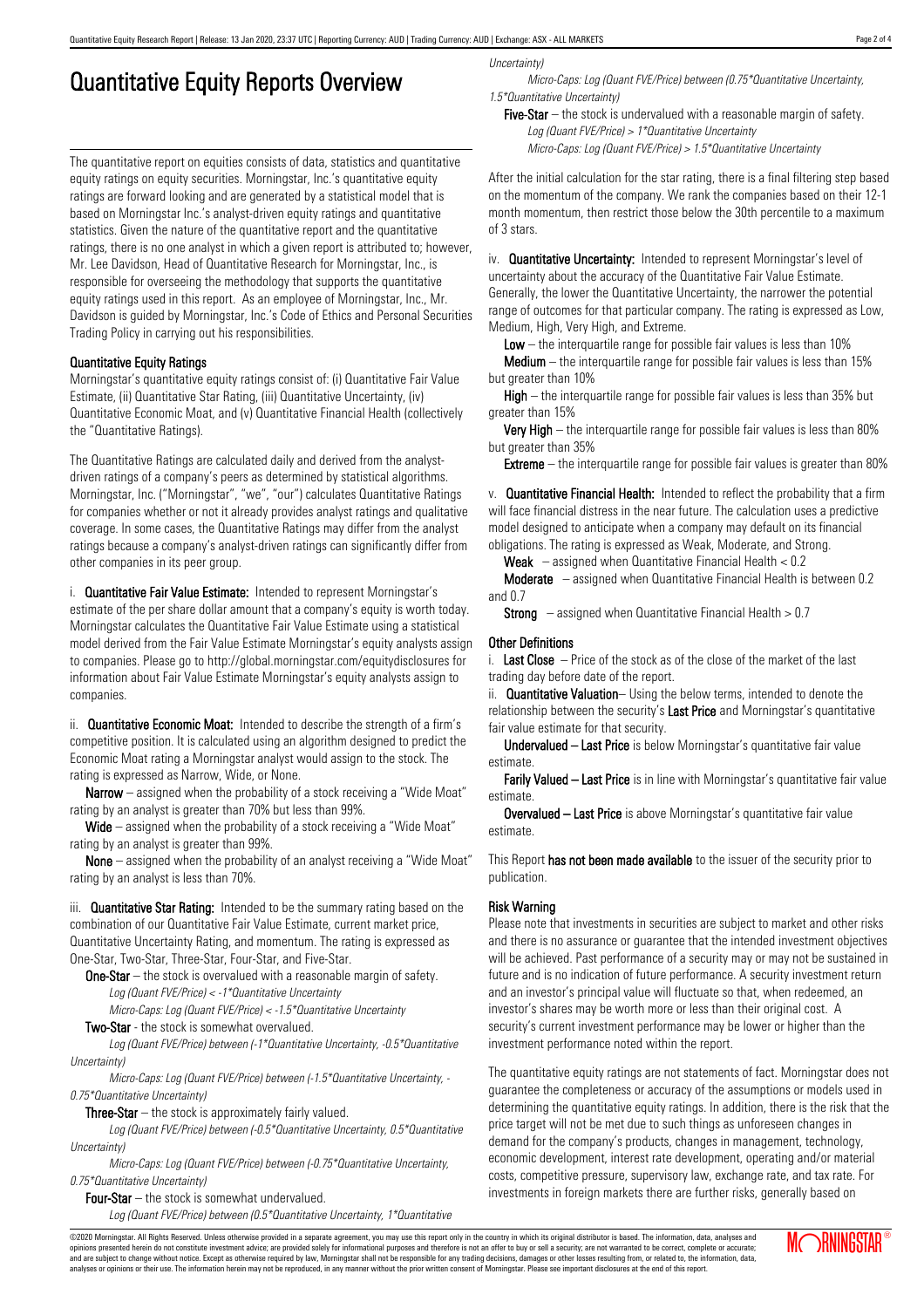exchange rate changes or changes in political and social conditions. A change in the fundamental factors underlying the quantitative equity ratings can mean that the valuation is subsequently no longer accurate.

For more information about Morningstar's quantitative methodology, please visit www.corporate.morningstar.com.

# General Disclosure

The Quantitative Equity Report ("Report") is derived from data, statistics and information within Morningstar, Inc.'s database as of the date of the Report and is subject to change without notice. The Report is for informational purposes only, intended for financial professionals and/or sophisticated investors ("Users") and should not be the sole piece of information used by such Users or their clients in making an investment decision. While Morningstar has obtained data, statistics and information from sources it believes to be reliable, Morningstar does not perform an audit or seeks independent verification of any of the data, statistics, and information it receives.

The quantitative equity ratings noted in the Report are provided in good faith, are as of the date of the Report and are subject to change. The quantitative equity ratings are not a market call, and do not replace the User or User's clients from conducting their own due-diligence on the security. The quantitative equity rating is not a suitability assessment; such assessments take into account many factors including a person's investment objective, personal and financial situation, and risk tolerance all of which are factors the quantitative equity rating statistical model does not and did not consider.

Prices noted with the Report are the closing prices on the last stock-market trading day before the publication date stated, unless another point in time is explicitly stated.

Unless otherwise provided in a separate agreement, recipients accessing this report may only use it in the country in which the Morningstar distributor is based. Unless stated otherwise, the original distributor of the report is Morningstar Inc., a U.S.A. domiciled financial institution.

This report was created with no regard to investment objectives, financial situation or particular needs of any specific User or User's clients. Therefore, investments discussed and recommendations made herein may not be suitable for all investors: recipients of this report must exercise their own independent judgment as to the suitability of such investments and recommendations in the light of their own investment objectives, experience, taxation status and financial position.

The information, data and statistics presented herein are not warranted to be accurate, correct, complete or timely. Unless otherwise provided in a separate agreement, Morningstar makes no representation that the report contents meet all of the presentation and/or disclosure standards applicable in the jurisdiction the recipient is located.

Except as otherwise required by law or provided for in a separate agreement, Morningstar and its officers, directors and employees shall not be responsible or liable for any trading decisions, damages or other losses resulting from, or related to, the information, data, analyses or opinions within the report. Morningstar encourages recipients of this report to read all relevant issue documents (e.g., prospectus) pertaining to the security concerned, including without limitation, information relevant to its investment objectives, risks, and costs before making an investment decision and when deemed necessary, to seek the advice of a legal, tax, and/or accounting professional.

The Report and its contents are not directed to, or intended for distribution to or use by, any person or entity who is a citizen or resident of or located in any locality, state, country or other jurisdiction where such distribution, publication, availability or use would be contrary to law or regulation or which would subject Morningstar or its affiliates to any registration or licensing requirements in such jurisdiction.

Where this report is made available in a language other than English and in the case of inconsistencies between the English and translated versions of the report, the English version will control and supersede any ambiguities associated with any part or section of a report that has been issued in a foreign language. Neither the analyst, Morningstar, or Morningstar affiliates guarantee the accuracy of the translations.

This report may be distributed in certain localities, countries and/or jurisdictions ("Territories") by independent third parties or independent intermediaries and/or distributors ("Distributors"). Such Distributors are not acting as agents or representatives of the analyst or Morningstar. In Territories where a Distributor distributes our report, the Distributor, and not the analyst or Morningstar, is solely responsible for complying with all applicable regulations, laws, rules, circulars, codes and guidelines established by local and/or regional regulatory bodies, including laws in connection with the distribution third-party research reports.

## Conflicts of Interest:

Morningstar, Inc. may hold a long position in the security subject of this investment research report that exceeds 0.5% of the total issued share capital of the security. To determine if such is the case, please click http://msi.morningstar.com and http://mdi.morningstar.com.

The Head of Quantitative Research compensation is derived from Morningstar's overall earnings and consists of salary, bonus and restricted stock units of Morningstar, Inc.

Morningstar does not receive commissions for providing research and does not charge companies to be rated.

Morningstar is not a market maker or a liquidity provider of the security noted within this report.

Morningstar has not been a lead manager or co-lead manager over the previous 12-months of any publicly disclosed offer of financial instruments of the issuer.

Morningstar affiliates (i.e., its investment management group) have arrangements with financial institutions to provide portfolio management/investment advice some of which an analyst may issue investment research reports on. However, the Head of Quantitative Research does not have authority over Morningstar's investment management group's business arrangements nor allow employees from the investment management group to participate or influence the analysis or opinion prepared by them.

Morningstar, Inc. is a publically traded company (Ticker Symbol: MORN) and thus a financial institution the security of which is the subject of this report may own more than 5% of Morningstar, Inc.'s total outstanding shares. Please access Morningstar, Inc.'s proxy statement, "Security Ownership of Certain Beneficial Owners and Management" section

http://investorrelations.morningstar.com/sec.cfm?doctype=Proxy&year=&x=12&  $v = 10$ 

Morningstar may provide the product issuer or its related entities with services or products for a fee and on an arms' length basis including software products and licenses, research and consulting services, data services, licenses to republish our ratings and research in their promotional material, event sponsorship and website advertising.

Further information on Morningstar's conflict of interest policies is available from http://global.morningstar.com/equitydisclosures. Also, please note analysts are subject to the CFA Institute's Code of Ethics and Standards of Professional Conduct.

Morningstar's quantitative ratings are available for more than 28,000 companies in 86 countries that trade on 64 exchanges. If you wish to obtain further information regarding Morningstar's quantitative equity reports please contact your local Morningstar office.

For Recipients in Australia: This Report has been issued and distributed in Australia by Morningstar Australasia Pty Ltd (ABN: 95 090 665 544; ASFL: 240892). Morningstar Australasia Pty Ltd is the provider of the general advice

©2020 Morningstar. All Rights Reserved. Unless otherwise provided in a separate agreement, you may use this report only in the country in which its original distributor is based. The information, data, analyses and opinions presented herein do not constitute investment advice; are provided solely for informational purposes and therefore is not an offer to buy or sell a security; are not warranted to be correct, complete or accurate; and are subject to change without notice. Except as otherwise required by law, Morningstar shall not be responsible for any trading decisions, damages or other losses resulting from, or related to, the information, data,<br>a